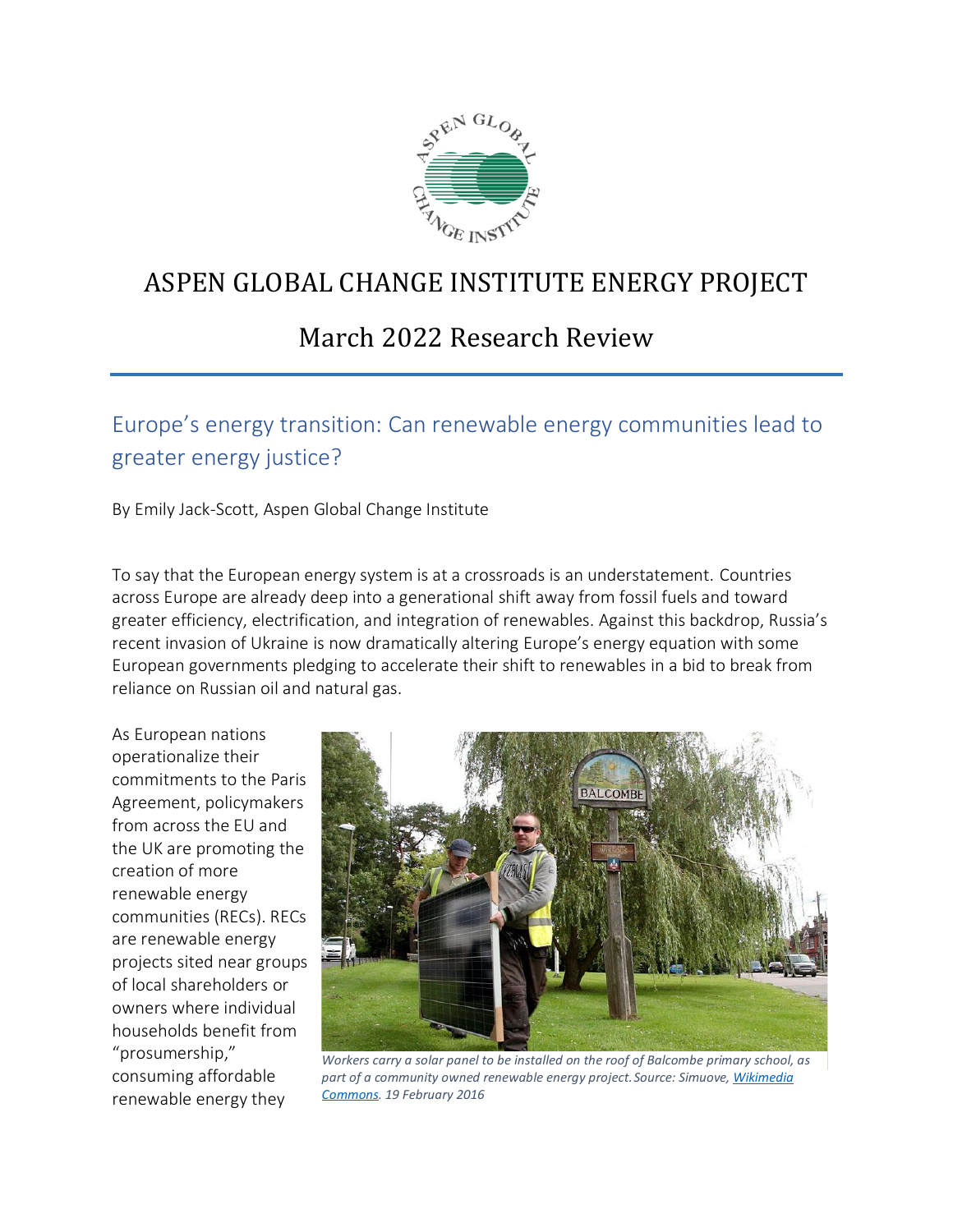produce in exchange for direct investments in infrastructure and governance. Collectively, RECs hold promise for scaling up decentralized renewable energy production across Europe. REC proponents cite additional benefits, including harnessing the power of individual households, improving buy-in for renewable energy, building new skills among REC members, and democratizing the energy transition. In light of events in Ukraine, there may be an even greater premium placed on such infrastructure.

European policymakers also view renewable energy communities as central to their efforts to ensure a just energy transition. In theory, RECs have the potential to empower communities and benefit energy-vulnerable and energy-poor households. This intention is made explicit in the European Commission's [latest renewable energy directive \(RED II\),](https://joint-research-centre.ec.europa.eu/welcome-jec-website/reference-regulatory-framework/renewable-energy-recast-2030-red-ii_en) which outlines how renewable energy communities should be accessible to all, including low-income and vulnerable households.

But how does this play out in practice? A series of recent research and review articles caution against the broad-stroke assumption that RECs automatically produce greater energy justice and alleviate energy poverty. The authors argue that unless critically acknowledged and addressed, RECs could actually exacerbate socioeconomic divides and further disadvantage vulnerable communities. But local and national policies can address potential pitfalls and ensure that RECs can indeed be a mechanism for energy justice in the transition.

#### Dimensions of energy justice in European renewable energy communities

Over the last couple decades, the theory of energy justice continues to mature in peer-reviewed literature. As outlined in a past [AGCI research review,](https://www.agci.org/solutions/quarterly-research/2019-12-EnergyJustice) energy justice frameworks can be useful in examining energy policies and projects through the lens of *distributive, procedural,* and *recognitional* justice. Analyzing their [2021 survey](https://www.sciencedirect.com/science/article/abs/pii/S2214629621003376) of dozens of RECs across Europe, Hanke and colleagues found significant injustices across all three dimensions of energy justice.

Despite close proximity to renewable energy installations, the majority of RECs lacked diverse representation. Rather, membership skewed significantly toward those with the time, education, and financial resources required to establish RECs: retired men with expertise in engineering or other technical training. In a [2020 article,](https://www.mdpi.com/1996-1073/13/7/1615) Hanke & Lowitzsch outlined related behavioral economics that exacerbate this trend –namely, that low-income individuals are burdened with worries, decisions, and time constraints that compromise their bandwidth to consider energy alternatives. Consequently, they often opt to stick with a known option, even when the alternative may be cost-beneficial.

In addition, Hanke et al. (2021) found that REC shareholders regularly lacked awareness or understanding of local energy poverty and vulnerability needs, or engaged with marginalized groups (a *recognition* injustice). Without such knowledge, most RECs did not implement procedures to address energy poverty, broaden engagement with marginalized groups, or establish financial resources to address these shortcomings (*procedural* injustice). As a result, the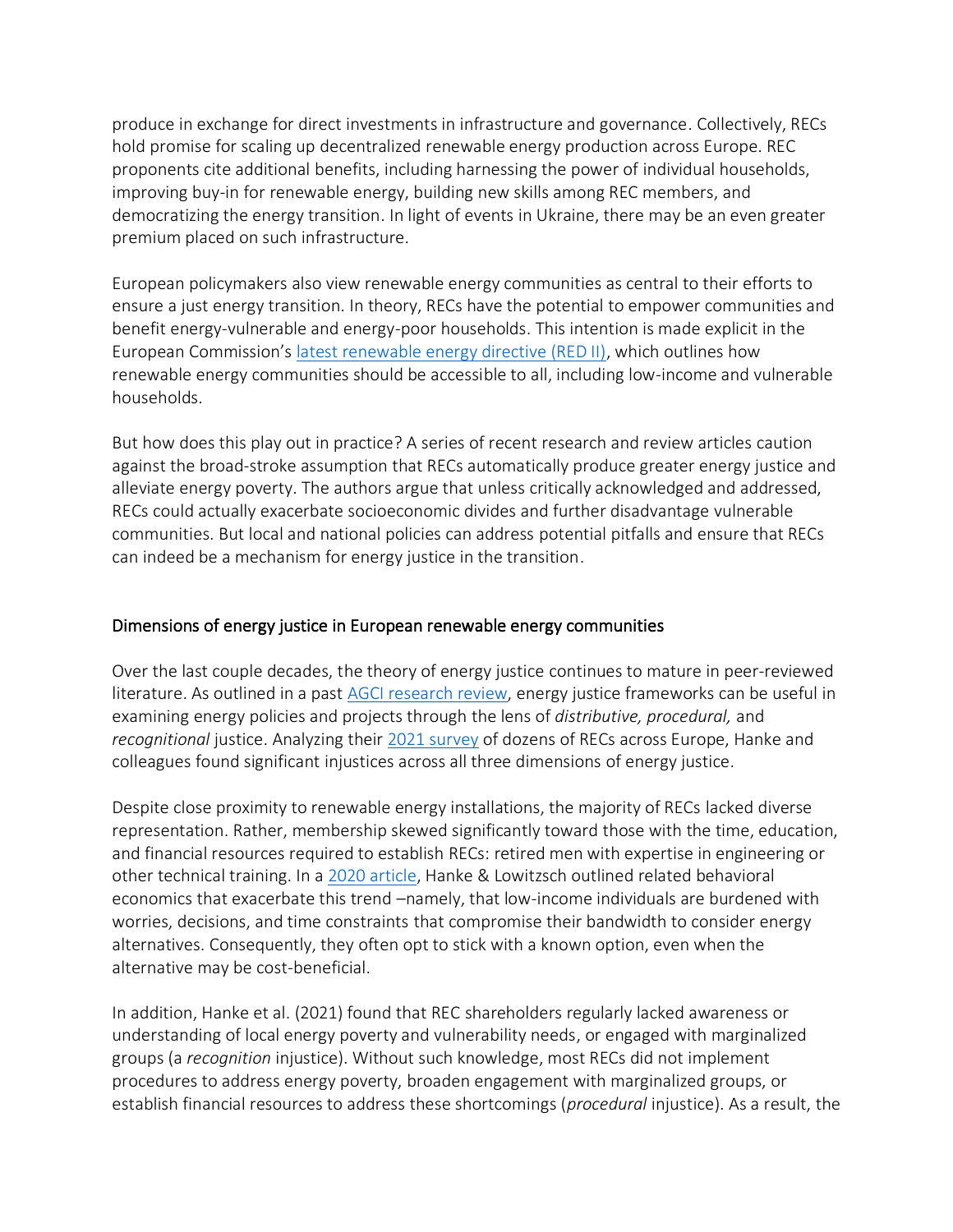majority of European RECs sampled did not provide benefits (such as lower energy prices or greater energy efficiency services) to local vulnerable populations (*distributional* injustice).

Van Bommel and Höffken went one step further in their [2021 review article](https://www.sciencedirect.com/science/article/pii/S2214629621002504) to examine how distributional, procedural, and recognitional energy justice lenses play out *within*, *between*, and *beyond* energy communities. *Within* RECs, they found a similar skewing of membership toward men from high socioeconomic groups, with associated inequitable distribution of benefits. This can translate into tensions between renewable energy community members who reap the financial benefits of a renewable energy installation and those who do not (disproportionately women and those from marginalized groups), despite all community members living near the same installation.

*Between* RECs and other energy system actors, injustices can play out in several ways. Some REC members have felt coerced into participating in renewable energy installations or "bribed" by developers to have installations sited near their communities in exchange for cheaper prices. This dynamic runs counter to RED II's intended purpose to create initiatives that empower local communities for a common good. A further looming tension accompanying the decentralization of energy production is the shift of fundamental responsibility to provide reliable power (especially on the national scale) from governments to citizens.

*Beyond* individual RECs in Europe, van Brommel & Höffken underscore structural factors that impede equitable opportunities to participate in RECs. Without training and incentives that specifically target marginalized populations, RECs will continue to benefit relatively wellresourced socioeconomic groups, amplifying existing social divides. Additionally, the authors note RECs are not (and should not be) in a position to address the substantial injustices inherent in the production of renewable energy infrastructure, including resource mining, shipping, and waste disposal.

#### Policy implications and solutions

Policymakers looking to shape and support RECs often navigate competing interests and realities. As van Brommel & Höffken, as well as [Hoicka and colleagues,](https://www.sciencedirect.com/science/article/pii/S0301421521003050) emphasize, policy must embrace a broad array of REC models in order to meet each community's individual context while ensuring that REC structures aren't coopted by corporate players seeking to take advantage of REC's commercial potential. Laws and governance around RECs should be kept as simple and straightforward as possible to avoid becoming a barrier to entry into such communities. At the same time, policymakers must revise existing procedures to broaden REC participation among vulnerable and marginalized populations.

#### *Cooperative vs. Trusteeship models*

Different investment and ownerships models can also make entry for low-income households more feasible. Many early-adopter RECs use a cooperative model in which each household is afforded equal weight in decision-making, regardless of shareholder percentage. While very egalitarian in theory, in practice this approach has favored buy-in among those with substantial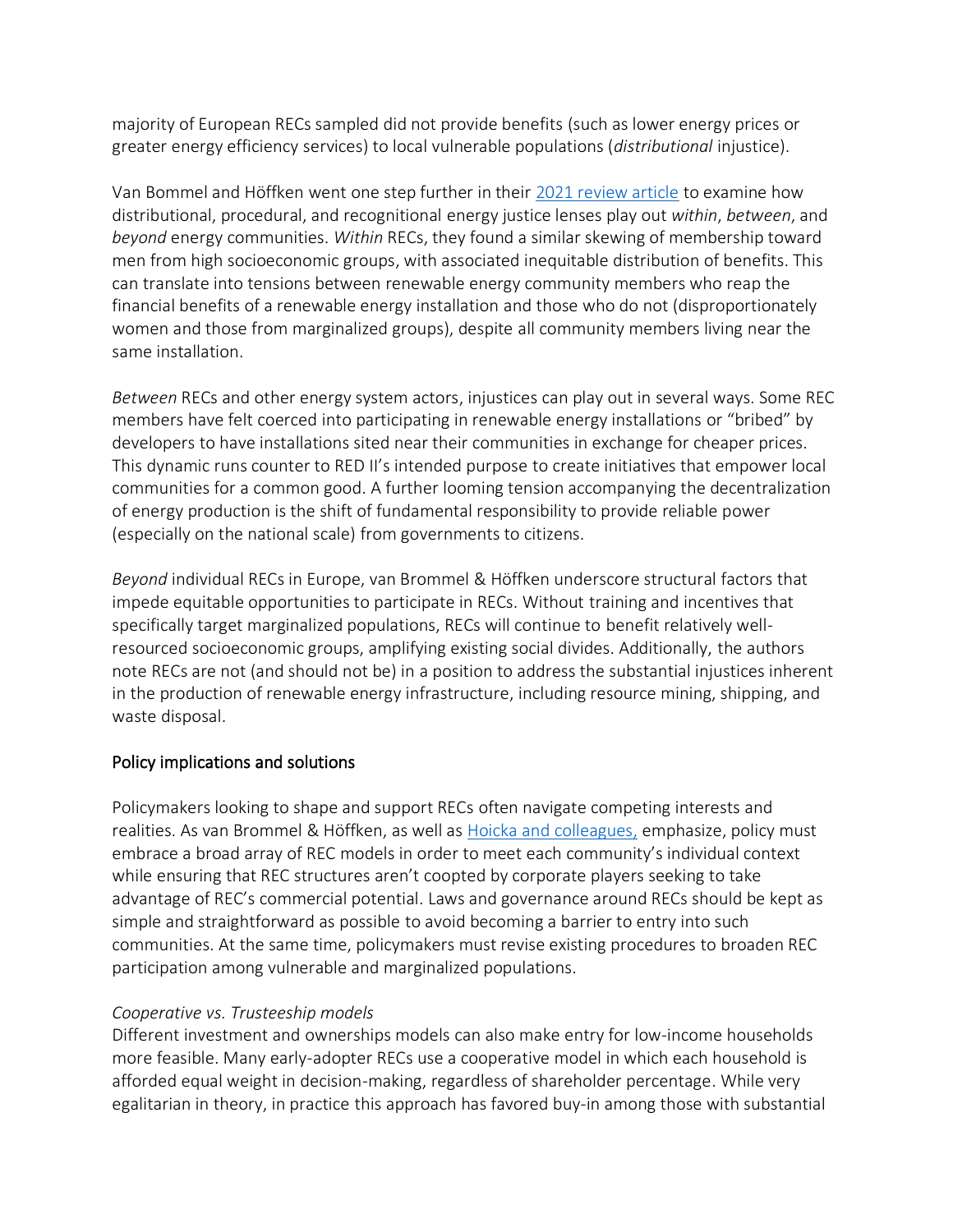resources to engage (whether know-how, finances, or time). It also requires sizable upfront equity to install infrastructure.

Hoicka et al. as well as Hanke & Lowitzsch both emphasize that opting for an alternate model, such as a trustee scheme (Figure 1), can lessen the burden of upfront investment and facilitate entry for low-income households. In a trustee scheme, an intermediary (the trustee) secures a loan for the acquisition of infrastructure, which can be paid off upfront (for those who are financially able) or in monthly payments (in lieu of monthly energy bills). In this structure, the trustee must act in the interest of the household shareholders, and votes are weighted by percentage of ownership (RED II governance models already require that no REC shareholder owns more than 33 percent of assets). Van Bommel & Höffken caution that this approach can depart from a more egalitarian voting structure, but that low-income households benefit immensely from having an intermediary serve as a knowledgeable advocate through the process, as well as from lower upfront investments.



*Figure 1. Structure of a trusteed scheme ownership model for renewable energy communities. Source: Hoicka et al. 2021.*

### *Financial support mechanisms*

In addition to ownership models, there are other levers that can reduce financial barriers to entry for low-income and vulnerable populations. Typically, owners of RECs make an initial investment with long-term payback timeframes. This type of return on investment is often not appealing or feasible for low-income households focused on how to pay their monthly energy bill. Hanke & Lowitzsch recommend providing grants, subsidies, and zero- or low-interest loans to low-income households to enter into RECs. Relatedly, van Brommel & Höffken propose having dedicated funding for establishing RECs that meet diversity metrics.